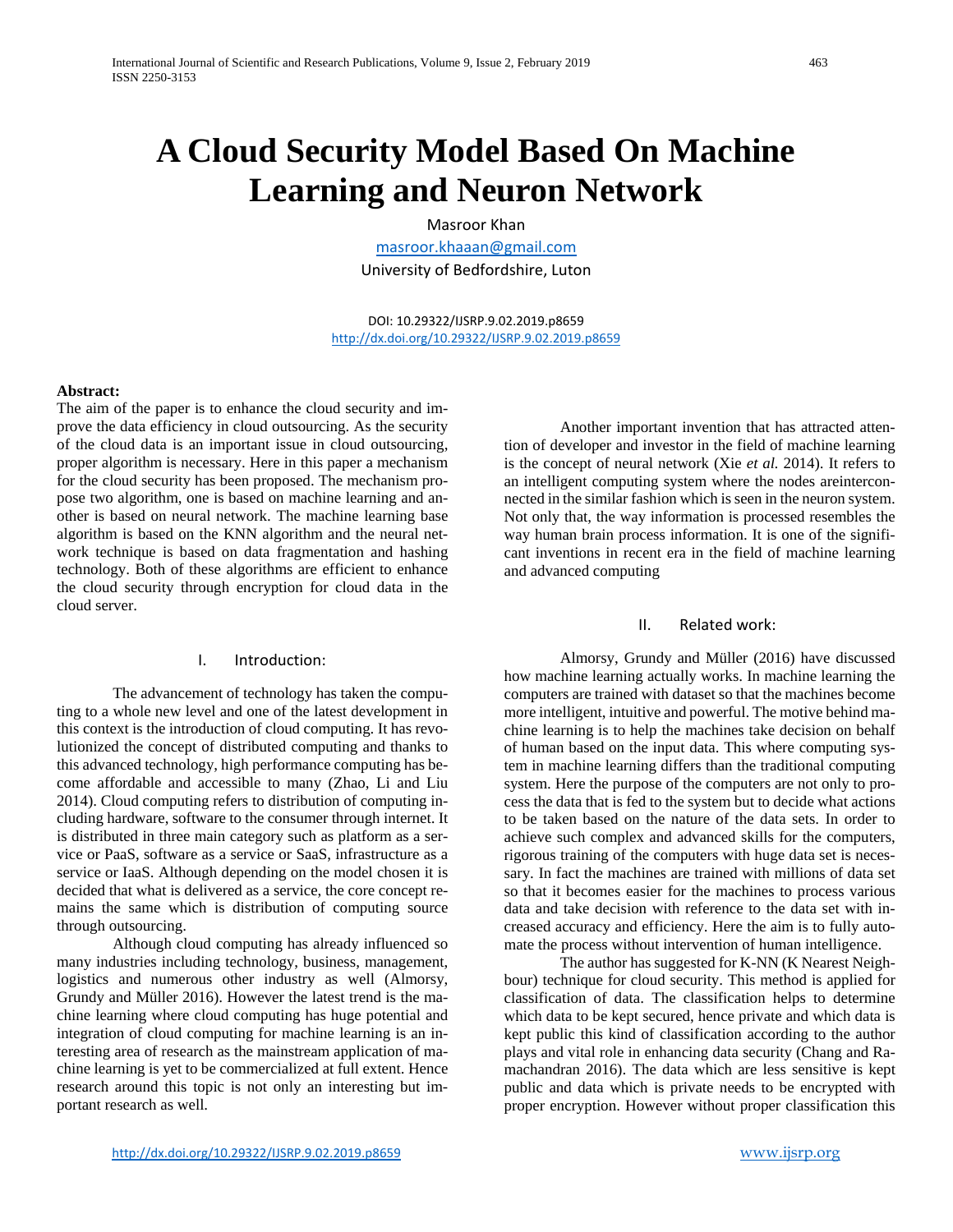International Journal of Scientific and Research Publications, Volume 9, Issue 2, February 2019 464 ISSN 2250-3153

is not possible and hence the technique according to the author is an important one for cloud data security. However the paper has only considered RSA algorithm for the encryption of the private data and this might be drawback when the data need advanced level of encryption for the data security in the cloud server.

The author has discussed the Impact of neural network for machine learning. According to although Machine learning is an excellent option for securing the cloud computing as it provides better security but it is more powerful when it is integrated with neural network. The reason cited by the author here is that although machine learning algorithms are capable of handling a huge amount of data the performance of the algorithms so not improve over time and the amount of data feed (Samarati *et al.* 2016). However, in the neural network the algorithms are designed such that the performance of the algorithm not only improves over time, it becomes more efficient with increase in the amount of data it deals with. The more data the algorithms process, it becomes more efficient which is not the case for most of the traditional machine learning algorithm.

The authors have proposed for an approach that combines data encryption with data fragmentation. The idea for the integration as specified by the author is to facilitate the data distribution (Bhangotra and Puri 2015). Data distribution is important to properly manage the cloud data when more than one service provider is involved for the cloud outsourcing. Fragmentation is necessary to efficiently distribute data among different service providers and encryption provides the necessary support for the data security.

A multi key encryption has been proposed to preserve the privacy of the sensitive cloud data. This method search for data in the cloud server and then the search result is ranked according to the nature of the data and level of encryption attached (Zibouh, Dalli and Drissi 2016). One benefit of the method is that it secures the information without outflow of the privacy information of the user data.

Li *et al.* (2017) discusses the reason why outsourcing of cloud is a good option for machine learning. According to author as machine learning involves processing of large amount of data source, it requires complex and powerful computer system setup. In order to design such advanced and complex computing system powerful computing resource with large storage is needed. Hence outsourcing is an excellent option for machine learning. Cloud computing provides all the necessary resource such as powerful computing architecture needed for large data processing and it also offers support for large storage. Additionally the cloud platform is scalable which makes it excellent choice for machine learning because the platform cam be extended as per the requirement and data processing speed. Although it is possible to develop the platform in-house, it is not an effective choice as it is costly, requires more human resource for development and maintenance. However with outsourcing these issues are resolved with enhanced productivity and cost effectiveness.

The author describes Challenges of outsourcing for cloud computing. According to author, outsourcing does provide benefits especially in terms of cost, it has certain drawbacks as well. One of the primary concern for outsourcing is to compromise with the security (Bost *et al.* 2015). As computer servers and networks stores data exclusive to the organization, it is sensitive in nature. Hence the security of the data is a major concern for outsourcing cloud service and deploy the machine learning architecture in the cloud server. If the data is hacked or somehow extracted without illegal means, then the company might reveal a lot of sensitive and organization exclusive data to the hackers without the intention to do so. It only means that the company will be at a position where they have to address issues like financial crisis, reduced organisation value and less customer trust. Hence the according to the author, data security remains the most important issues in outsourcing data in cloud computing

While discussing about cloud security and how data integrity should be addressed in cloud outsourcing, the authors have suggested that the primary strategy is to ensure that the vendor is proper and is a trusted one as majority of the core network is maintained by the vendor and vendor plays an important role in this context in securing the data outsourced by the company or the owner (Bost *et al.* 2015). If the vendor is not proper and reputed one, chances are that the platform, software or the infrastructure provided as service is not secured with latest hardware and software, thus compromising with the security. Hence choice of vendor is very important for data security, especially when outsourcing important and valuable data exclusive to the organizations.

As the data security is a major drawback and it need careful strategy to obtain the benefits data outsourcing provides in cloud computing context such as less expensive computing platform and better productivity (Gilad-Bachrach *et al.* 2016). However the author thinks that only trusted vendor is not sufficient for securing the data outsourced by the data owner. Advance technology is need in this context. The author suggest machine learning for enhancing the security of cloud computing. According to the author machine learning is an excellent choice for securing the data in the cloud computing when the server is deployed and managed by the vendor.

(Xia *et al.* 2016) have suggested a data fragmentation for securing data in the cloud sever. According to the author it has several benefits such as manipulation in cloud data, optimized cloud storage, data distribution and most importantly enhanced data security. In this approach all the fragmented data is considered and the aim is to secure all the fragmented data in the cloud server.

Yuan and Yu (2014) have suggested a flexible and scalable distribution protocol for verification of cloud security and the cloud data. Here special focus has been provided for ensuring cloud storage security as according to the author this is an effective technique for ensuring quality of service or QOS which is an essential feature for any cloud security model. The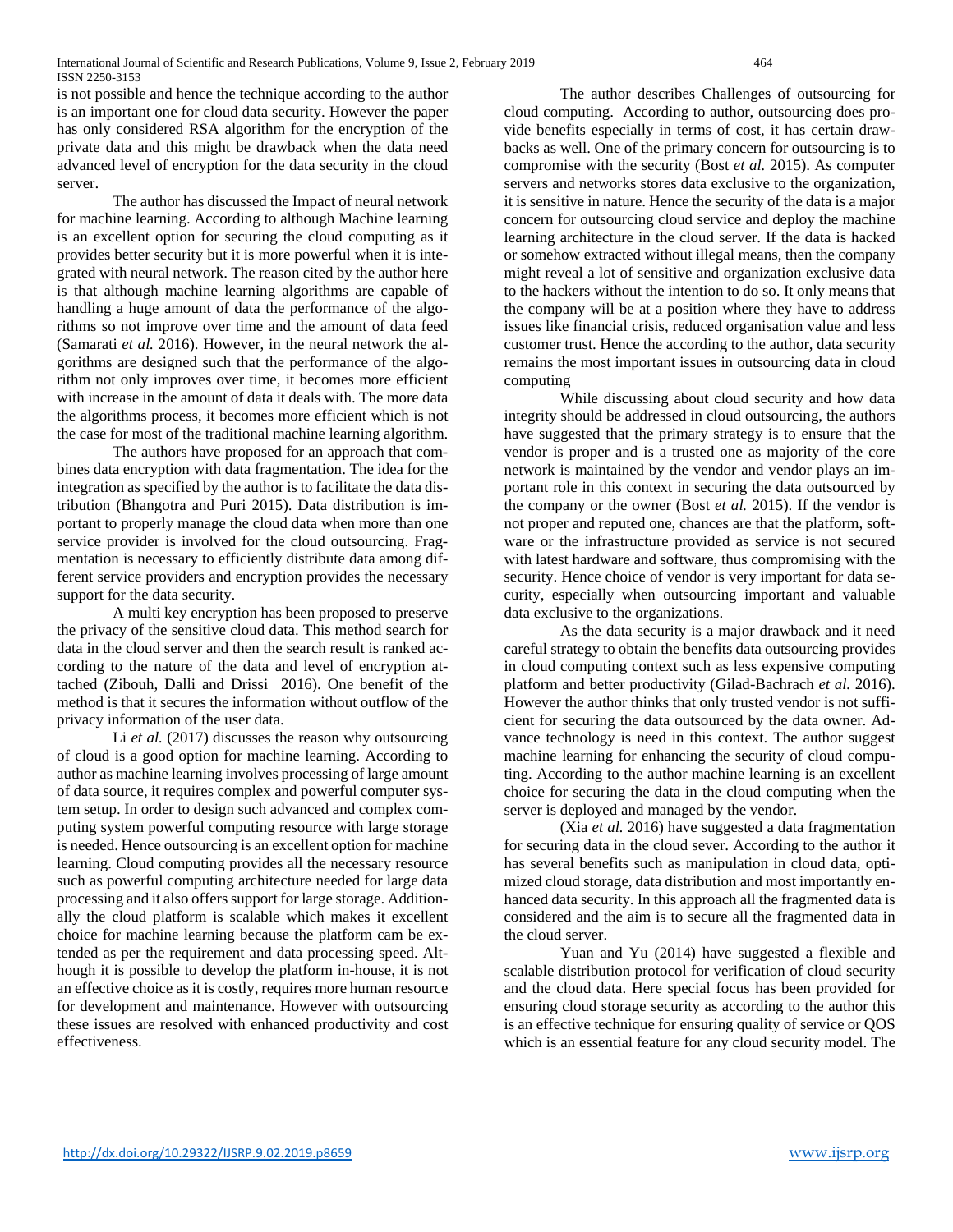International Journal of Scientific and Research Publications, Volume 9, Issue 2, February 2019 465 ISSN 2250-3153

protocol that has developed and analysed by the authors in the research paper depends on the erasure code which is responsible for data access and data consistency.

Jiang *et al.* (2018) specify that one of the effective and efficient techniques of cloud data security is the hashing algorithm which provides better data security and data authentication. The author also specifies that hashing is effective in identifying the exact location of data do that it is easier to track where the data is data is stored on a storage among the fragmented data that is stored on the device. Here the author has suggested for dynamic hashing where data is possible to store and erase as per the demand and the requirement which according to the author is an excellent feature to ensure data security, especially when the data is stored in the cloud server.

### III. Proposed work

The previous proposed solutions in machine learning algorithm for enhancing cloud security has their own benefits and drawbacks as well. Hence in this paper two mechanism has been proposed. One based on the machine learning algorithm and another based on neural network model.

### IV. Algorithm for machine learning

In this research paper the machine learning algorithm that has been proposed is known as modified ensemble learning technique. The algorithm has been proposed for enhancing the existing KNN technique as it has some limitations in terms of execution and security features.

In this method the evaluation of the classifier is done through cross validation with the K-fold technique. In the Kfold technique each layers need to be trained in the following method:

- First the data set is classified in two different category: one set is classified as training set and another set is classified as testing set
- Then the classifier as each base level layer is produced with the training set defined in the previous step
- The base level generates predictions and those predictions are then assembled. The assembled predictions are then transferred to the Meta level. The prediction are then validated at the Meta level. After the verifications and validations are completed the final result of the predictions is then provided in details
- Then the dataset associated with complete layer which is different than the simple K-fold dataset is considered to train each different layer associated with the training set
- Now to provide enhance security for data that is confidential and needs strong authentication, the

traditional RSA cryptography algorithm has been combined with HMAC. HMAC provides enhanced authentication when combined with RSA encryption. HMAC refers to hashed message authentication code which is a cryptographic checksum. This is not only stored in the local machine but transferred to the cloud as well with chipper text. In order to access the data stored in the cloud, hackers need to match the MAC+ cipher text stored in the cloud with the cryptographic checksum that is stored in the machine at the local server. Hence it becomes difficult for the hackers to hack the server and access the data

- HMAC is obtained with the following formula:
- HMAC (Key, msg) =HMAC (KeyXORout) ||H  $((Key XORin) || msg))$ Here Key refers to the original key, m referees to the message which needs to be secured through encryption.

### V. Algorithm for neural network

In this paper a cloud security model has been proposed for improving the security of the cloud computing and cloud server. The model is based on neural cloud computing known as Neural Data Security Model or NDSM. This model is highly efficient for the cloud security as it enhances authentication of the cloud server with advanced encryption. The encryption model that has been considered for this model is the Dynamic Hashing Fragmentation. The concept of Dynamic Hashing Fragmentation is an important concept for fragmentation of sensitive data so that the data more secured in the cloud server. This cryptographic model based on the neural network not only encrypt the data, but also increase the level of confidentiality based on the data type. Data that needs to be treated with increased confidentiality should be encrypted with this neural based security model. This model or neural security algorithm is effective for increasing security as well as security for sensitive data.

Two algorithms are associated with this model and each of this two algorithm has to be executed properly in order to implement the model for the enhancement of cloud data security.

In order to perform the data fragmentation, data has to be first normalized. Out of the two algorithms associated with the model, each of the algorithms is designed for the data fragmentation, in a different way though.

The first algorithm for the data fragmentation works in the following way:

a) Algorithm 1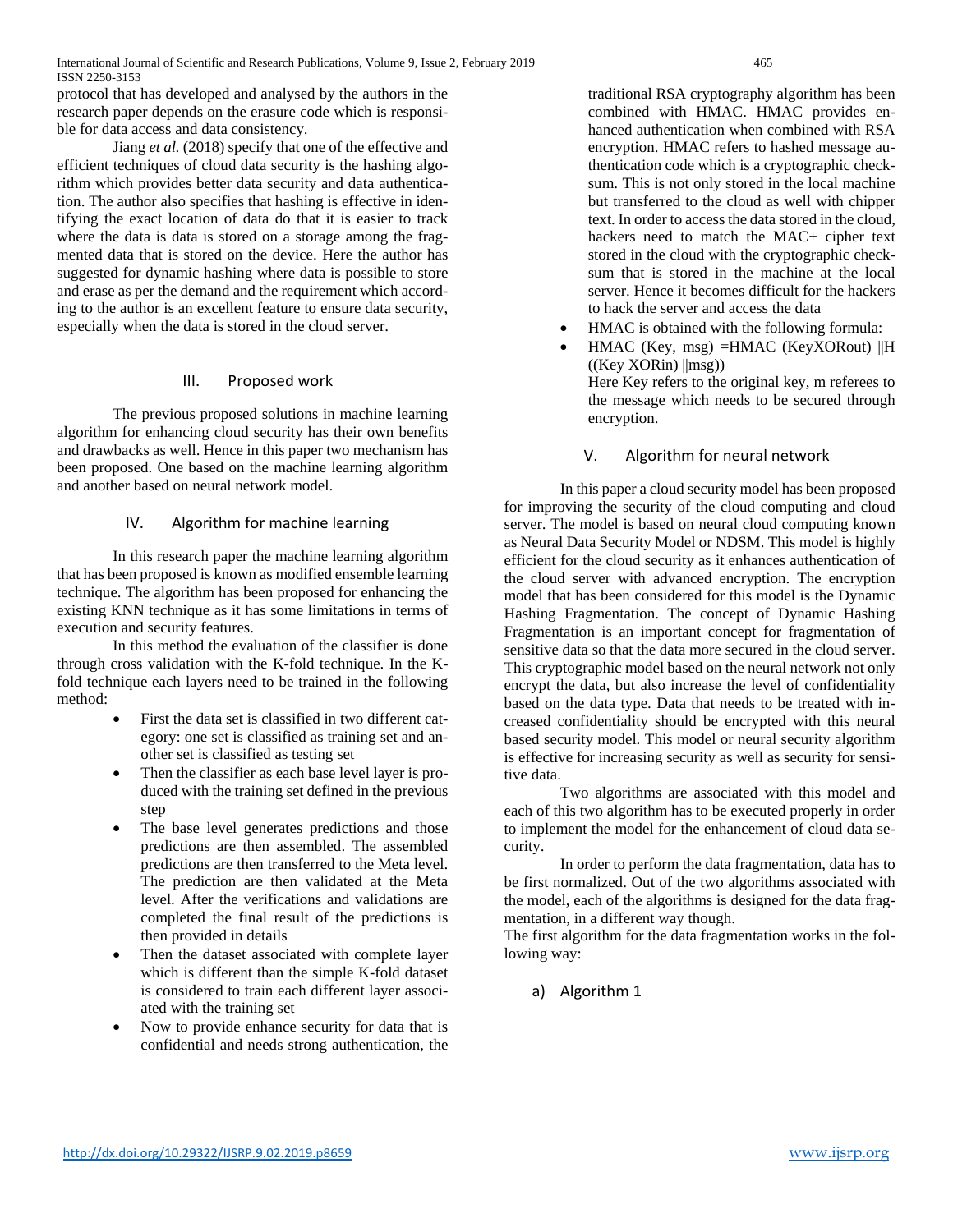International Journal of Scientific and Research Publications, Volume 9, Issue 2, February 2019 466 ISSN 2250-3153

The procedure that needs to be followed for the data Fragmentation has been discussed in details in the following section:

Input – set of Cloud data obtained from the cloud database

Output – Encrypted and sensitive data obtained in the fragmented from

Step 1: Start.

Step 2: Access data from the cloud database where sensitive data is stored and read it after the data is obtained from the server.

Step 3: Sensitive data that is obtained from the cloud database are then fragmented. The fragmentation styles include vertical, horizontal as well as hybrid

Step 4: After the data is fragmented with the appropriate fragmentation style, it is then stored through dynamic hashing. After the data is fragmented with dynamic hashing, it is then read through hash function.

Step 5: Then dynamic hashing is applied for the encryption of sensitive data. It includes two steps:

5.1 The with the help of the cryptography algorithm, information is secured through encryption mechanism that is designed for the neural network security model

5.2 When request for data access is received from the users, then the data is encrypted with public key. However when the data is decrypted private key has to be used for the decryption. This is done to ensure that the sensitive data is secured properly for increased data security.

Step 6: The data which is encrypted with the neural model encryption mechanism, it is then stored with the help of hashing structure.

Step 7: Stop.

## b) Algorithm 2:

The mechanism for executing the dynamic hashing fragment model

Input – indexing value is set for the Cloud data

Output –Sensitive data is obtained in the encrypted form Step 1.

Various data centres in the cloud server are analysed for the access to the cloud database so that sensitive data from the cloud database is obtained.

Step 2.

The key and non-key attributes are fragmented by the horizontal and vertical fragmented mechanism. Attributes are identified and classified into two categories including key attributes and key attributes. Based on the classification, different types of fragmented mechanism is applied. In order to fragment the key and non-key attributes, horizontal and vertical fragmented mechanism is applied

Step 3.

After the data sets are properly fragmented, data sets are then arranged with dynamic hashing. Step 4.

After the data sets are fragmented with hashing, those hashing functions are then considered to retrieve the data that are sensitive in nature

Step 5.

The fragmented data which is obtained as output is then provided to the cloud data security model.

Step 6: Stop.

VI. Conclusion

The paper concludes that although cloud computing is revolutionizing the file of information and technology with affordable advance computing and outsourcing, it still has some security issues that needs to be addressed to improve the adoption of cloud computing in enterprise and business application where security of the data plays an important role. Although traditional encryption algorithm helps to provide security to cloud data, it still needs improvement. Hence machine learning and neural network algorithm is considered in this context. Machine learning algorithm helps computers system to recognize data based on data priority and data sensitivity. The ability of machine learning algorithm to recognize data as per the priority and sensitivity makes machine learning based algorithm more secured and efficient in securing cloud based data. Hence machine learning based cryptographic algorithm is more secured than the traditional cryptographic algorithms.

The modified ensemble learning technique which has been discussed in this context is based on machine learning technique and it is more efficient than the traditional KNN technique and improves various limitations of the technique.

Another important technique in cloud security is neural network algorithm. Two neural network algorithms that have been analysed here applies data fragmentation and hashing technique which increases the security of the data in the cloud server to a great extent.

#### VII. Further research:

Cloud computing and cloud security is an emerging topic in the field of computing and information technology. Hence as newer methods are being developed to enhance the security of the cloud data, the technique to violate the security mechanism is also evolving. Hence a mechanism which work perfectly in data security might not be that much effective provided improved and advance security threat is emerged in the field of cloud security. Hence a there is always an opportunity and scope for further research to enhance the cloud security. Hence further research work should be conducted in this context to bring improvement in the existing algorithm or bring something completely new that is more efficient, more powerful than the previous algorithms.